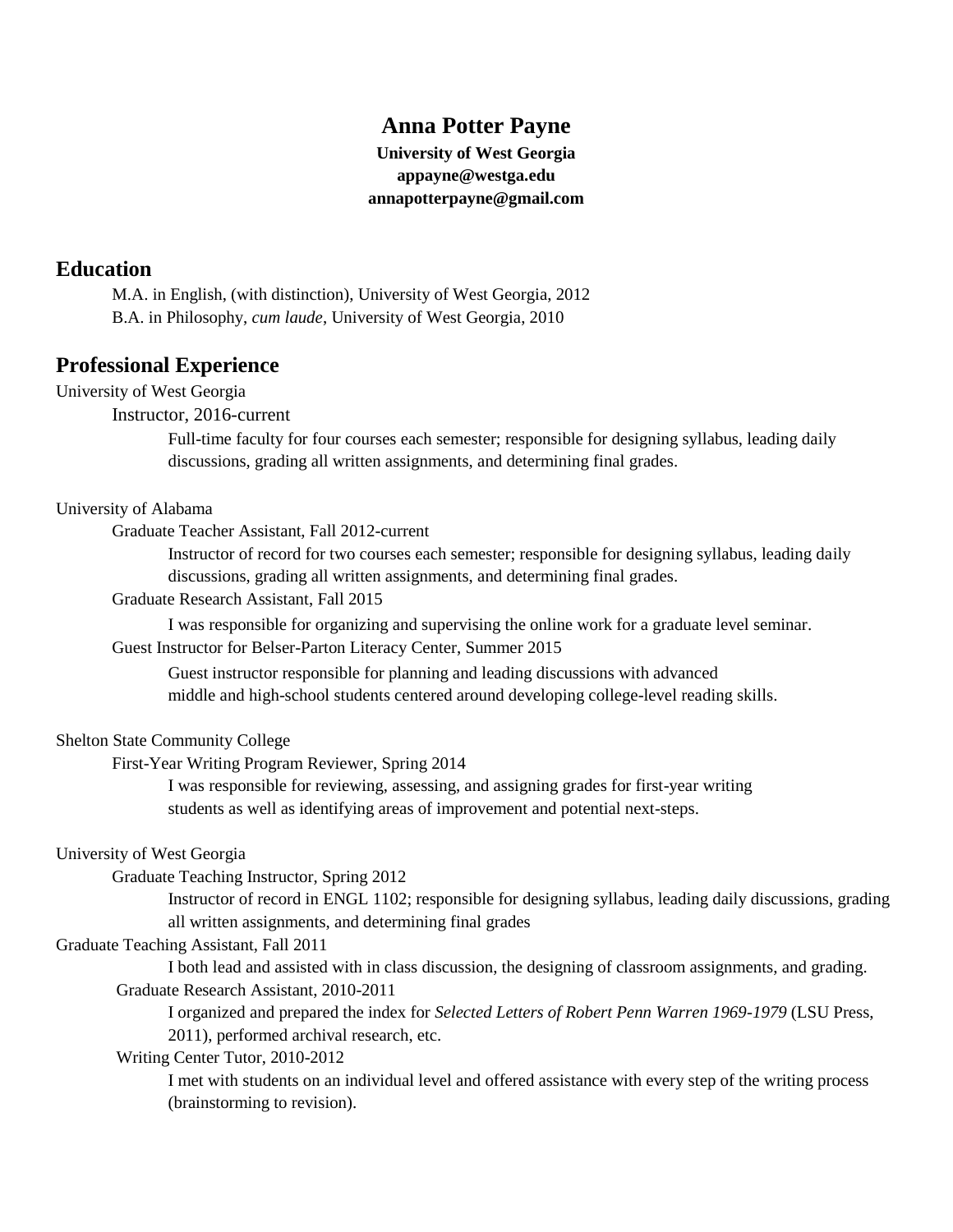# **Teaching Experience**

University of Alabama

English 205: Survey of English Literature I, teacher of record English 206: Survey of English Literature II, teacher of record English 206 CCS: Survey of English Literature II, College of Continuing Studies, teacher of record English 101: Composition I, teacher of record English 102: Composition II, teacher of record English 103: Honors Composition I & II, teacher of record

University of West Georgia

English 1102: Composition II, teacher of record

English 1101: Composition I, teaching assistant

UWise Summer Program: I was part of a million dollar grant designed to help incoming, at-risk college freshmen. Responsibilities included designing and teaching breakout tutorials focused on grammar and writing composition, grading all tutorial work, and helping with in-class, small group tutoring.

# **Awards and Honors**

Ph.D. Comprehensive Exams, Pass with Distinction, 2015 Loomis Scholarship, 2012, 2013, 2014, 2015 James Mathews Prize for Best Graduate Student Essay, 2012 Dr. James W. Mathews Distinguished Endowed English Scholarship for Graduate Studies, 2011 STARS Foreign Language Scholarship to study abroad, 2009 D.C. Henegar Fellowship Award for foreign language, 2009 Most Outstanding Literature Minor, 2009 Phi Sigma Tau, Philosophy Honors Society, 2007- 2009 Best New Philosophy Major, 2006

# **Service**

Vice-President University of West Georgia English Graduate Association, 2011-2012Vice-President University of West Georgia Philosophical Society, 2008-2009 Secretary/Treasurer University of West Georgia Philosophical Society, 2007-2008 Secretary Phi Sigma Tau, 2007-2008

# **Conferences**

Paper Presentations

"The Political and the Poetic: Martin Heidegger and Hannah Arendt on Discourse." University of West Georgia Undergraduate Research Day 2010

"Sartre and the Existential Community." University of West Georgia English and Philosophy Undergraduate Conference, April 2007